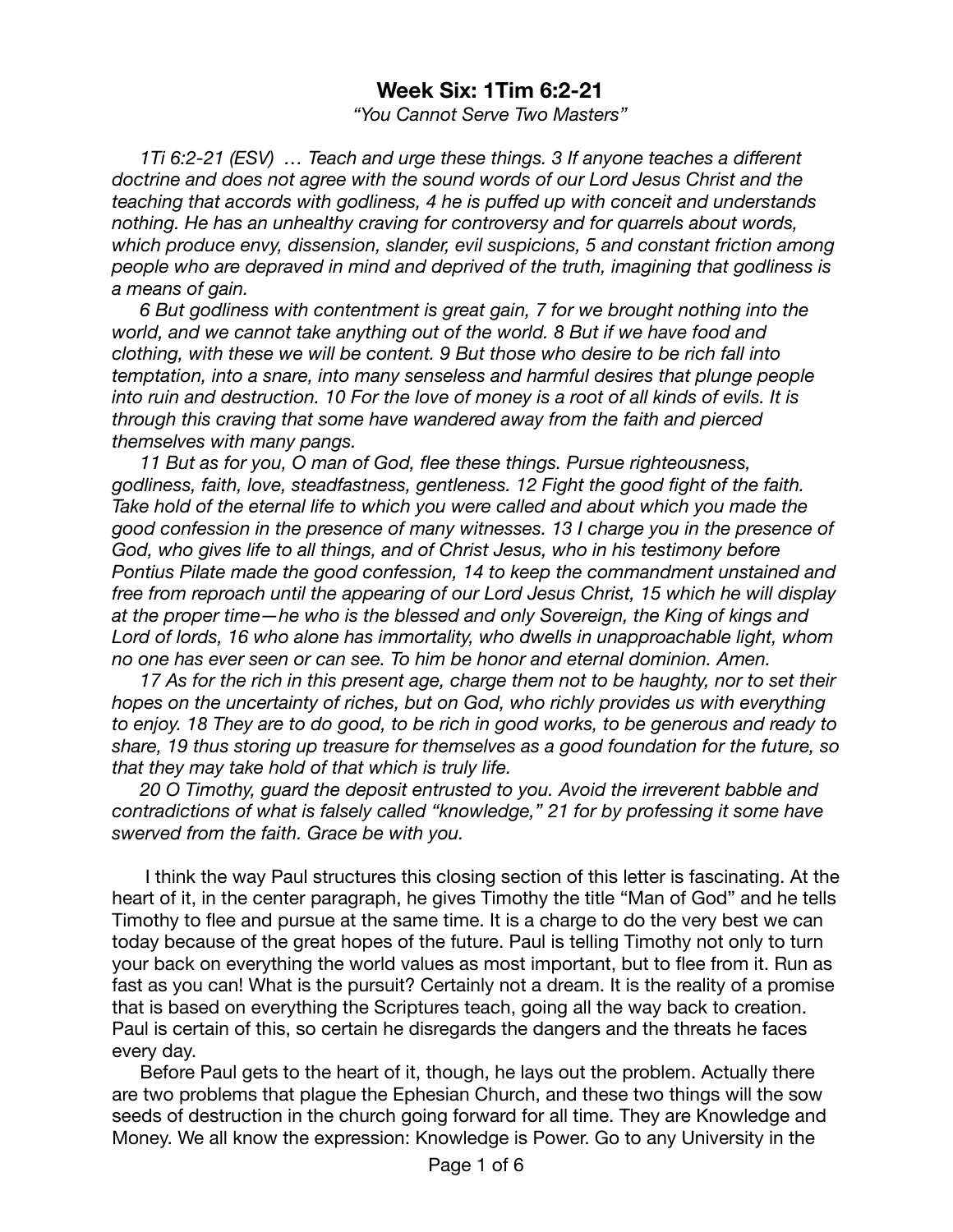world and they will tell you that. And what does it take to get the power of Knowledge? Money. The money that we are willing to spend for knowledge tells us its value. And what does this Knowledge do for us once we get it? It gives us the power to make more Money. And endless feedback loop that in the world's eyes is the path of upward mobility. But in the realm of God's Kingdom it is a spiral down into darkness. But the two things he warns are also our greatest assets. How can Knowledge and Money be both a curse and a blessing? It all depends on how we use the things God gives us. Money can be used to finance good works to lead people to the salvation Jesus died to provide. Knowledge of the Scriptures is what Timothy will use to explain who Jesus is. God gave him the ability to learn and teach and Paul tells him *"This is the deposit entrusted to you."* God trusts him with this gift, to use it wisely, even in his weakness.

In this ingenious way Paul has structured this final set of exhortations after he says *Teach and urge these things.* Let's look at the details and gain as much knowledge as we can. With that knowledge the Lord can make us wise as we face the decisions of life and death. The book of Proverbs says money is important but *Blessed is the one who finds wisdom, and the one who gets understanding, for the gain from her is better than gain from silver and her profit better than gold. She is more precious than jewels, and nothing you desire can compare with her. (Prov 3:13-15).* Wisdom is a beautiful woman.

Paul picks up where he started the letter. There are false teachers in Ephesus posing as Christians, and some of them may even be Christians who have gotten off track. They are promoting "different" doctrine and not sound healthy doctrine. Paul's accusation is they do not teach what Jesus taught and their teaching does not lead to behavior that is consistent with the teachings of Jesus. The balance of teaching and godliness is the message in this letter. What is the effect of teaching that does not lead to godliness and wisdom? It puffs us up with pride and we think we know a lot but Paul says we really understand nothing. Out of that conceit we develop this unhealthy craving not just for controversy, but for power. Why do I say power? Because my different ideas can create a kind of distinctive that, if appealing enough, can gain a following. I can become popular and out of popularity comes fame and after that money starts flowing in from any and all who agree with me. My new twist on the Gospel can make me rich! So when Paul says these people have a "*craving for controversy and for quarrels about words, which produce envy, dissension, slander, evil suspicions…" and constant friction among people who are depraved in mind and deprived of the truth,* he means this is a really bad thing. But for the one who has a twisted imagination, and is as crafty as a serpent, he fantasizes "There is money in religion! There's gold in them thar' hills!" People will follow. As P.T. Barnum said so well: "There's a sucker born every minute!" The real damage in all this is to the Church. It fractures and divides the Body of Christ from the inside, and it is a terrible reflection of Christ to the outsiders looking in. They see religion as "all about money" because they are reading the hearts of these hucksters correctly, who actually are *imagining that godliness is a means of gain (6:5).* This is where a good translation of this word could be religion, because they have turned godliness into something that is not godly, merely "religious." Paul wants to correct that.

*But godliness with contentment is great gain…(6:6)* True godliness is not a desire for power and wealth but a desire to live a Gospel-shaped life, which is a life of great gain. We do not enter this life because of what we know or how much we have, but it the realization of how much we don't have. We are born with nothing. No knowledge, no wealth, not even any clothes (except for that little hat—all babies have those cute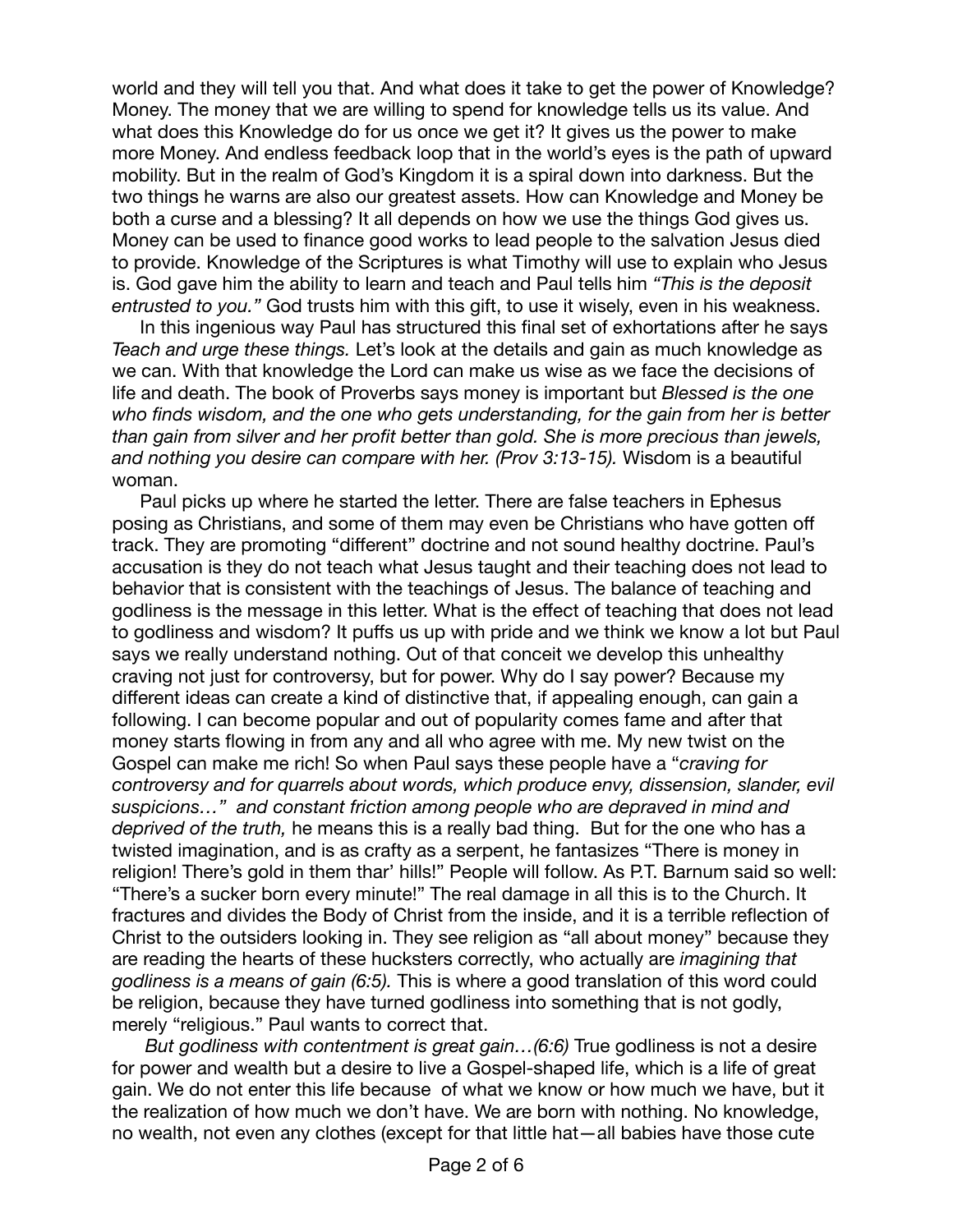little hats). The wise man confesses that anything he has comes from God, and when he dies he will leave it all behind. The wise man is grateful for what he has, no matter how much or how little. That is contentment. Contentment is not natural, but neither is it just a personality trait for a few special Christians. It is something we learn if we are willing to seek it. Even Paul had to learn it: *Not that I am speaking of being in need, for I have learned in whatever situation I am to be content. (Phil 4:11).* It is a process toward a goal as we learn to depend on Jesus as our Lord. *But if we have food and clothing, with these we will be content*. *(6:8)* If Paul had to learn this, then it is certain that we have to learn it as well. The opposite of contentment is a desire to be rich, to have more than the basics, to gather more for myself. It is greed. Greed blinds us in a way that plunges headlong into darkness and destruction. Paul calls it a snare, a trap. What is ironic, it is a trap we set for ourselves! *These men lie in wait for their own blood; they set an ambush for their own lives. Such are the ways of everyone who is greedy for unjust gain… (Prov 1:18-19)* Greedy people want more, not caring how they get it. That is true of Christians. *It is through this craving that some have wandered away from the*  faith and pierced themselves with many pangs. (6:10) Craving. It is like a sharp stake at the bottom of a trap that impales us and pierces us to the heart. It is a wound that deadens the soul but we live on with the cravings we can never fully satisfy. The craving for knowledge becomes conceit and a puffed up mind, and the craving for riches begets corruption and pockets stuffed with cash. And we wander off into oblivion.

Paul now describes a different way to live, the way to a real life found in the King who will one day return for us in *the appearing—*the dazzling light of HIs coming. The *epiphany* of our Lord Jesus the King. The is the second Epiphany. The first one Paul recited in the first line of the poem in 3:16 *he was "epiphanied" (revealed) in the flesh.*  The night of His birth thousands of angels pierced the darkness with the glory of heaven. But this time the Glory is Jesus, …*who is the blessed and only Sovereign, the King of kings and Lord of lords,* and the brilliant and blinding glory of heaven will not just pierce the darkness, but overtake it and lead us into a new age that will have no end. This future hope *"encourages us to lift up our heads and see where we're called to go, rather than looking around at the rest of the world and being consumed with jealousy for the material wealth that others have got."<sup>1</sup>*

Paul speaks directly to Timothy and says *O man of God.* This a formal address, a title to a man in God's service. We find this title only twice in the New Testament. Both times it is Timothy, once here and again in 2 Timothy. Of the 76 times it is used in the Old Testament, it is used more than 50 times for Elijah and Elisha, the most powerful prophets in the history of Israel. Paul has charged Timothy with the leadership of the most influential church on all of Asia, and he will tell him to pass his authority on to faithful men who will carry the blessing into the future. Does he have Elijah and Elisha in mind as he addresses Timothy in this way? Paul as Elijah passing "the mantle" of sonship to Timothy, his "true son in the faith"? His Elisha?

Paul gives Timothy a series of commands, the first two seem contradictory, others have a military flavor to them. He says *flee* the cravings of knowledge for knowledge sake and the cravings for wealth and riches. But at the same time *pursue righteousness*, meaning justice, *godliness,* as we have already seen means behavior, *faith, love, steadfastness, gentleness.* These last four are inner virtues that are the motivation for justice and godly behavior. This is *fruit of the Spirit.* Nourishment and life for the world around us. We are fleeing as we are pursuing. Think of being on the street and confronted by someone with a knife who wants rob you. You turn and run and a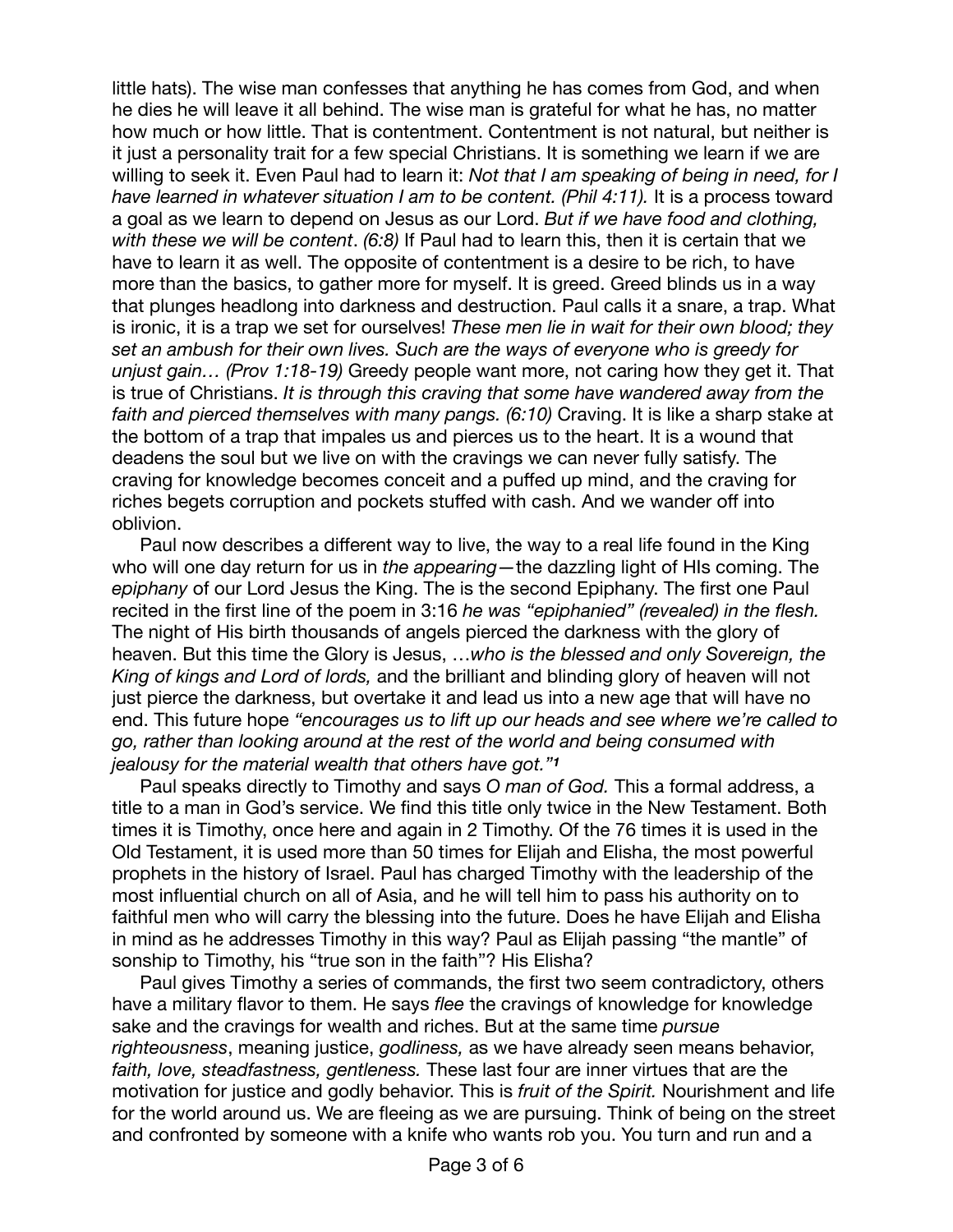half block away you see a bus just pulling away, and you run with all of your strength, your only focus is to catch *THAT BUS!* Then you will be safe. Saved! That is the world we are in. Evil is always in pursuit, either from within or without. That is why Jesus said to pray *"Father who is in heaven…please deliver us from [the] evil [one]"* We are asking for deliverance today, looking forward to the ultimate deliverance when *"Your Kingdom comes and Your will is done on earth as in heaven…"* As we run we also *fight.* We *fight the GOOD fight of FAITH. Take hold of the eternal life to which you were called…(6:12)*  Fight and take hold is the way we have it in the ESV, and that is the military analogy. We are in a battle against a powerful enemy. But there is another way to view it. The word means struggle as in a contest as well as a fight. I like the way the GNB carries the idea of *running* from the previous commands: *flee and pursue.* It says *Run your best in the race of faith, and win eternal life for yourself, it was to this life that God called you…* The Moody Church in Chicago has a podcast called *Running To Win…*  that expresses this idea. But whether we see this as a war or a race, it is a struggle. And we have been called by the King. We fight in His army but it is a *noble fight.* There are no guns or swords, there is no killing. Our weapons are love and gentleness. When Timothy he signed on in the beginning he made a *confession before many witnesses. (6:13)* He was baptized publicly and vowed allegiance to Jesus as Lord. Paul now calls the greater witnesses as he reaffirms Timothy to take command of the Church. The stakes are higher now. He calls God the Creator and Jesus the Advocate, who stood and confessed he is the Messiah, the true King, before Pontius Pilate. The point of all this is to pursue godliness and sound teaching, justice and the virtues of character. This is not accidental, it is intentional. We entered into this relationship, this army or race, by the baptism into a new life. We have to want and desire to live that life. The life of the coming age in the present, anticipating the glory to come. It is not how much or little we accomplish, because Paul say it is not for us. He says *To him be honor and eternal dominion. Amen. (6:16)* And some days the very best we can do is just to hold on. And with that our Father is pleased. And Paul says *AMEN.* But he's not done! Paul does that. He will say "Finally…" and then go on for another two pages. He has left a question hanging out there that he must answer.

What do I do if I am rich? There are people with a lot of money. More money than they need to live and sometimes more money than they will ever spend. Most of us have an excess that we stash away for that far off rainy day. That's not bad in itself. It is the attitude in our hearts about our money that the Lord sees. Paul gives Timothy a series of commands. Not for him, but for the church. I will simply list them:

*Do not to be arrogant about being rich Do not to put your hope in your wealth Do hope in God. He gave you your wealth Do GOOD* 

*Be rich in good deeds* 

*Be liberal and generous in your community* 

See What Paul has done? He was very harsh in his judgment of teachers who use their so-called knowledge of the Bible as a way to get rich. This is greed of the worst kind. It is the kind of greed that Jesus condemned when he saw it in the Pharisees. In Ephesus, as in Jerusalem there were many wealthy people, just as there are today. Paul has already made it clear he wants the women of stature, those who adorn themselves in a way that flaunts their wealth, to humble themselves and to do good works. *(2:9-10)* The false teachers certainly saw these women easy marks.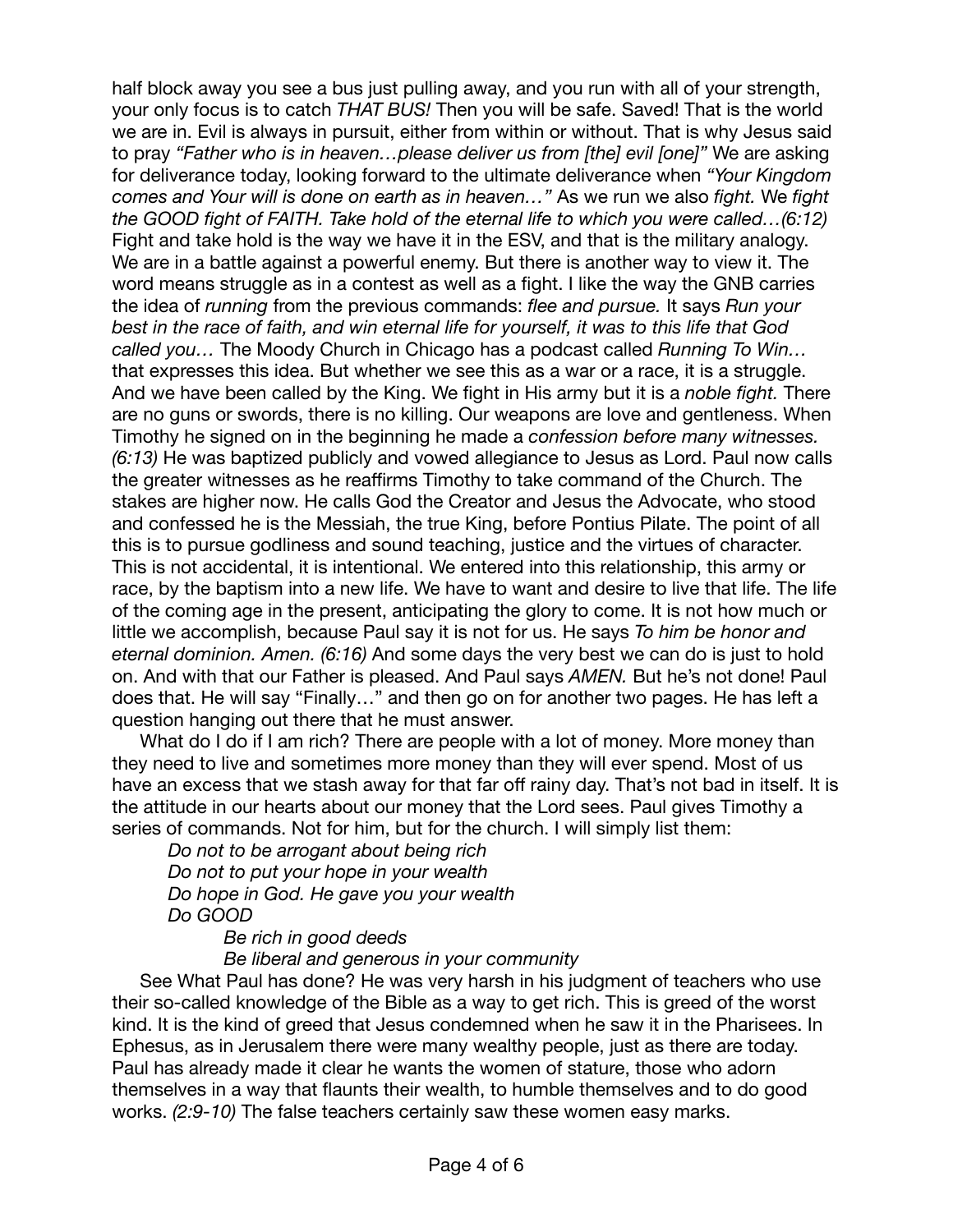Now he telling men the same thing. What Paul does so skillfully is to give wealth its proper place. It is not money itself that is evil, it is how we use our money. In fact, that is the question. Does money serve us or do we serve money? Paul does not want to paint rich people as wicked just because they are rich. He says use your money to serve and further God's Kingdom. Do good works. Here is the secret that the kingdom of this world will never understand. The good works we do and the ways we use our money to serve others, will become the foundation of our future. We will never lose it. In fact, it is not until we get to look back on it through the eyes of Jesus do we get to see the full impact of the treasures that we offered to him and how He used them for His Father's Glory. Money can never buy contentment. But money can buy life. Not life for ourselves, but for others. We already have the down payment of the resurrected life living within us and that is the life Jesus wants us to live now. He told a parable to make the point. There was a dishonest servant who used his master's wealth to secure a future for himself, which of course, is wrong on so many levels. But Jesus used that unrighteous servant to make a point: "*And I tell you, make friends for yourselves by means of unrighteous wealth, so that when it fails they may receive you into the eternal dwellings." (Lu 16:9. See the parable in Luke 16:1-13)* Disciples can use money to help people understand and believe our message.*2* We will meet those very people someday and see how our money and good works influenced and led them to this new life in Christ. Think of the joy we will share in that Assembly of the Eternal City. That is why Paul tells us, in fact commands us, *"… to do good, to be rich in good works, to be generous and ready to share with others." (6:18)* Paul understands the future result better than we do, "...so that they may take hold of that which is truly life." (6:19). Paul trusts God with everything God has given him, because he is certain *"…we are his workmanship, created in Christ Jesus for good works, which God prepared beforehand, that we should walk in them." (Eph 2:10)* Paul is looking forward to that day when he can see exactly what God had already prepared. We should be too!

Paul says *Oh Timothy!* I hear this as a term of endearment, much as he called him before *Oh Man of God!* Paul wants Timothy to succeed, to stand firm and to be an Elijah in his ministry. He tells Timothy to *guard the deposit entrusted to you. Avoid the irreverent babble and contradictions of what is falsely called "knowledge…"* Paul knows God has given Timothy a great gift, one of knowledge and insight and the ability to teach. But pride hides in our hearts, lurking like a beast. Knowledge can make us think we are smarter than we really are. We become *"wise in our own eyes"* and we begin to shut God out. Our desire to be right at all costs kills relationships with those who love us the most. And who loves us most of all? Jesus. And when we shut Him out? When we think we "know it all"? We will *swerve from the faith* and go over the edge into the darkness, wondering where it all went wrong. *Grace [be continually] with you.* 

*"Twas Grace that taught my heart to fear, and Grace my fears relieved!"<sup>3</sup>*

*Father, you have given each of us gifts and talents we did not earn or merit. We pray we take Paul's command seriously and guard what you have given us. To do that we need your grace to teach us and to strengthen us. Grace means gratitude. If we keep gratitude ahead of greed, and give grace prominence in our lives, we can protect ourselves as we run to you for refuge, we can be generous as we depend on you for our need, we can run and persevere as we grasp your hand. This pleases you, and you delight in us, and we delight in your Son, in whose name we pray. Amen.*